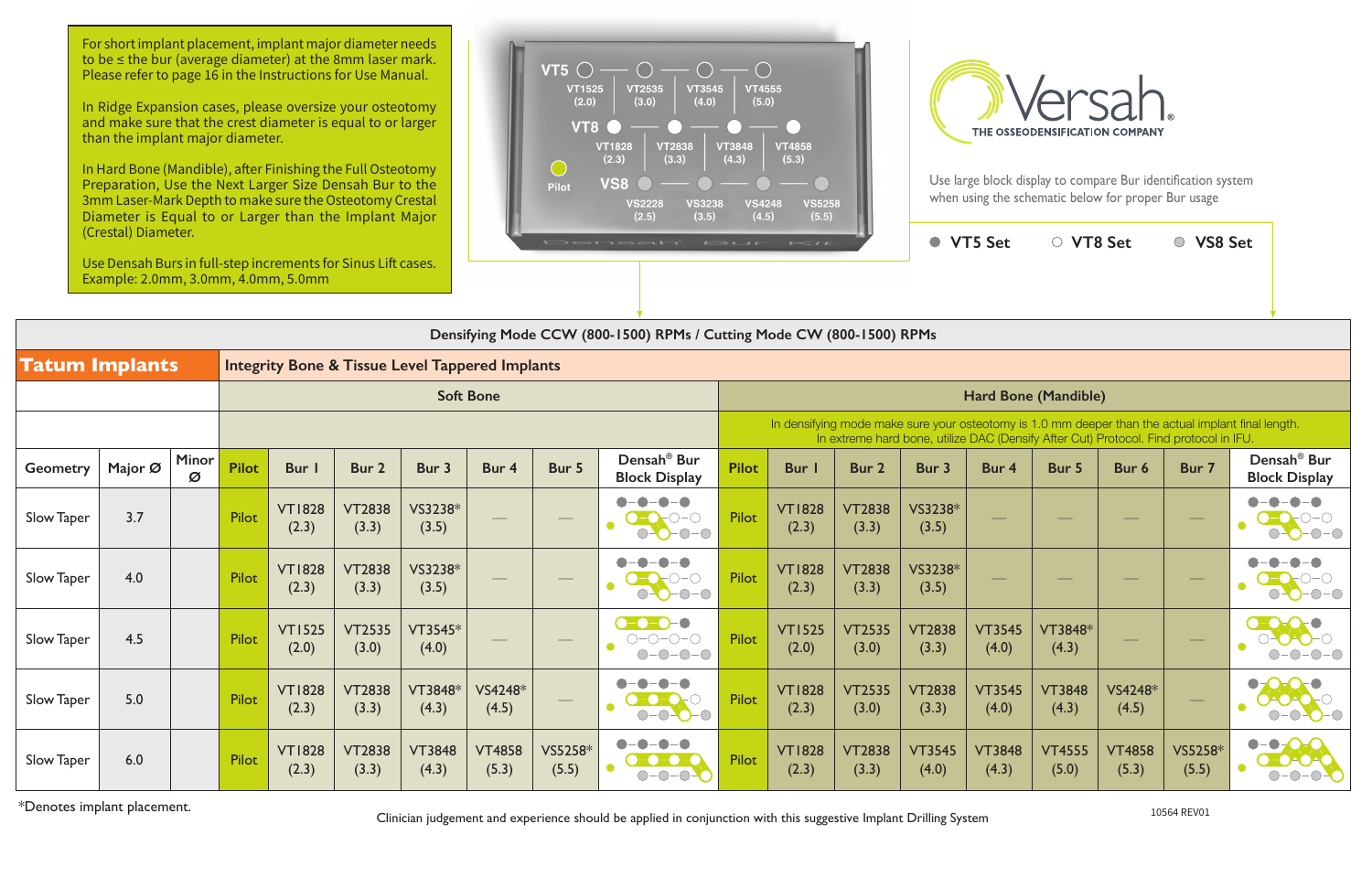**VT5 Set VT8 Set VS8 Set**

|                       | Densifying Mode CCW (800-1500) RPMs / Cutting Mode CW (800-1500) RPMs |            |              |                        |                        |                        |                        |                                                                                                                                                                                                                                                                                                                                                                                                                                                                            |                                                                                                                                     |                                                                                                                                                                                             |                        |                        |                          |                        |                        |                                 |                                                                                                                                                                                                                                                                                                                                                                                                                                                                            |                                                                           |  |  |
|-----------------------|-----------------------------------------------------------------------|------------|--------------|------------------------|------------------------|------------------------|------------------------|----------------------------------------------------------------------------------------------------------------------------------------------------------------------------------------------------------------------------------------------------------------------------------------------------------------------------------------------------------------------------------------------------------------------------------------------------------------------------|-------------------------------------------------------------------------------------------------------------------------------------|---------------------------------------------------------------------------------------------------------------------------------------------------------------------------------------------|------------------------|------------------------|--------------------------|------------------------|------------------------|---------------------------------|----------------------------------------------------------------------------------------------------------------------------------------------------------------------------------------------------------------------------------------------------------------------------------------------------------------------------------------------------------------------------------------------------------------------------------------------------------------------------|---------------------------------------------------------------------------|--|--|
| <b>Tatum Implants</b> | "T" Taperd Implants                                                   |            |              |                        |                        |                        |                        |                                                                                                                                                                                                                                                                                                                                                                                                                                                                            |                                                                                                                                     |                                                                                                                                                                                             |                        |                        |                          |                        |                        |                                 |                                                                                                                                                                                                                                                                                                                                                                                                                                                                            |                                                                           |  |  |
|                       |                                                                       |            |              |                        |                        |                        | <b>Soft Bone</b>       |                                                                                                                                                                                                                                                                                                                                                                                                                                                                            |                                                                                                                                     | Hard Bone (Mandible)                                                                                                                                                                        |                        |                        |                          |                        |                        |                                 |                                                                                                                                                                                                                                                                                                                                                                                                                                                                            |                                                                           |  |  |
|                       |                                                                       |            |              |                        |                        |                        |                        |                                                                                                                                                                                                                                                                                                                                                                                                                                                                            |                                                                                                                                     | In densifying mode make sure your osteotomy is 1.0 mm deeper than the actual implant final length.<br>In extreme hard bone, utilize DAC (Densify After Cut) Protocol. Find protocol in IFU. |                        |                        |                          |                        |                        |                                 |                                                                                                                                                                                                                                                                                                                                                                                                                                                                            |                                                                           |  |  |
| <b>Geometry</b>       | Major Ø                                                               | Minor<br>Ø | <b>Pilot</b> | Bur I                  | Bur 2                  | Bur 3                  | Bur 4                  | Bur 5                                                                                                                                                                                                                                                                                                                                                                                                                                                                      | Densah <sup>®</sup> Bur<br><b>Block Display</b>                                                                                     | <b>Pilot</b>                                                                                                                                                                                | <b>Bur</b> I           | Bur 2                  | Bur 3                    | Bur 4                  | Bur 5                  | Bur 6                           | Bur 7                                                                                                                                                                                                                                                                                                                                                                                                                                                                      | Densah <sup>®</sup> Bur<br><b>Block Display</b>                           |  |  |
| Slow Taper            | 3.5                                                                   |            | Pilot        | <b>VT1525</b><br>(2.0) | VT2535*<br>(3.0)       |                        |                        | $\overbrace{\hspace{25mm}}^{}$                                                                                                                                                                                                                                                                                                                                                                                                                                             | $O-O-O-$<br>$O-O-O-O$<br>$O-O-O-O$                                                                                                  | Pilot                                                                                                                                                                                       | <b>VT1828</b><br>(2.3) | $VT2535*$<br>(3.0)     | $\overline{\phantom{a}}$ |                        |                        | $\overbrace{\qquad \qquad }^{}$ | $\overline{\phantom{a}}$                                                                                                                                                                                                                                                                                                                                                                                                                                                   | $\bullet - \bullet$<br>$\bullet$<br>$ \bigcirc$ $ \bigcirc$<br>$\bigcirc$ |  |  |
| Slow Taper            | 4.0                                                                   |            | Pilot        | <b>VT1828</b><br>(2.3) | <b>VT2838</b><br>(3.3) | VS3238*<br>(3.5)       |                        | $\hspace{0.05cm}$                                                                                                                                                                                                                                                                                                                                                                                                                                                          | $O-O-O-O$                                                                                                                           | Pilot                                                                                                                                                                                       | <b>VT1828</b><br>(2.3) | <b>VT2838</b><br>(3.3) | VS3238*<br>(3.5)         |                        | $\frac{1}{2}$          | $\frac{1}{2}$                   | $\hspace{0.05cm}$                                                                                                                                                                                                                                                                                                                                                                                                                                                          | $\bigcirc$ $\bigcirc$                                                     |  |  |
| Slow Taper            | 4.5                                                                   |            | Pilot        | <b>VT1525</b><br>(2.0) | <b>VT2535</b><br>(3.0) | VT3545*<br>(4.0)       |                        |                                                                                                                                                                                                                                                                                                                                                                                                                                                                            | $\Omega$ - $\Omega$ - $\Omega$ - $\Omega$<br>$\bigcirc\negmedspace-\bigcirc\negmedspace-\bigcirc\negmedspace-\bigcirc$<br>$O-O-O-O$ | Pilot                                                                                                                                                                                       | <b>VT1525</b><br>(2.0) | <b>VT2535</b><br>(3.0) | <b>VT2838</b><br>(3.3)   | VT3545*<br>(4.0)       |                        |                                 | $\frac{1}{2} \left( \frac{1}{2} \right) \left( \frac{1}{2} \right) \left( \frac{1}{2} \right) \left( \frac{1}{2} \right) \left( \frac{1}{2} \right) \left( \frac{1}{2} \right) \left( \frac{1}{2} \right) \left( \frac{1}{2} \right) \left( \frac{1}{2} \right) \left( \frac{1}{2} \right) \left( \frac{1}{2} \right) \left( \frac{1}{2} \right) \left( \frac{1}{2} \right) \left( \frac{1}{2} \right) \left( \frac{1}{2} \right) \left( \frac{1}{2} \right) \left( \frac$ | $-0-0-0$                                                                  |  |  |
| Slow Taper            | 5.0                                                                   |            | Pilot        | <b>VT1828</b><br>(2.3) | <b>VT2838</b><br>(3.3) | VT3848*<br>(4.3)       | VS4248*<br>(4.5)       | $\frac{1}{2} \left( \frac{1}{2} \right) \left( \frac{1}{2} \right) \left( \frac{1}{2} \right) \left( \frac{1}{2} \right) \left( \frac{1}{2} \right) \left( \frac{1}{2} \right) \left( \frac{1}{2} \right) \left( \frac{1}{2} \right) \left( \frac{1}{2} \right) \left( \frac{1}{2} \right) \left( \frac{1}{2} \right) \left( \frac{1}{2} \right) \left( \frac{1}{2} \right) \left( \frac{1}{2} \right) \left( \frac{1}{2} \right) \left( \frac{1}{2} \right) \left( \frac$ | $\bullet$<br>D-0-07<br>$0 - 0 - 0$                                                                                                  | Pilot                                                                                                                                                                                       | <b>VT1828</b><br>(2.3) | <b>VT2535</b><br>(3.0) | <b>VT2838</b><br>(3.3)   | <b>VT3545</b><br>(4.0) | <b>VT3848</b><br>(4.3) | VS4248*<br>(4.5)                |                                                                                                                                                                                                                                                                                                                                                                                                                                                                            | $\bullet$<br>DAOAOTO<br>$\bigcirc$                                        |  |  |
| Slow Taper            | 6.0                                                                   |            | Pilot        | <b>VT1828</b><br>(2.3) | <b>VT2838</b><br>(3.3) | <b>VT3848</b><br>(4.3) | <b>VT4858</b><br>(5.3) | VS5258*<br>(5.5)                                                                                                                                                                                                                                                                                                                                                                                                                                                           | $\blacksquare$<br>$\bullet - \bullet$<br>$\bullet$<br>$O-O-O-O$                                                                     | Pilot                                                                                                                                                                                       | <b>VT1828</b><br>(2.3) | <b>VT2838</b><br>(3.3) | <b>VT3545</b><br>(4.0)   | <b>VT3848</b><br>(4.3) | <b>VT4555</b><br>(5.0) | <b>VT4858</b><br>(5.3)          | VS5258*<br>(5.5)                                                                                                                                                                                                                                                                                                                                                                                                                                                           | $\bullet$ -O-C<br>$\bullet$<br>D-DADA<br>$-0-0$<br>$\bigcirc$             |  |  |

\*Denotes implant placement. Clinician judgement and experience should be applied in conjunction with this suggestive Implant Drilling System 10564 REV01

For short implant placement, implant major diameter needs to be ≤ the bur (average diameter) at the 8mm laser mark. Please refer to page 16 in the Instructions for Use Manual.

In Ridge Expansion cases, please oversize your osteotomy and make sure that the crest diameter is equal to or larger than the implant major diameter.

In Hard Bone (Mandible), after Finishing the Full Osteotomy Preparation, Use the Next Larger Size Densah Bur to the 3mm Laser-Mark Depth to make sure the Osteotomy Crestal Diameter is Equal to or Larger than the Implant Major (Crestal) Diameter.

Use Densah Burs in full-step increments for Sinus Lift cases. Example: 2.0mm, 3.0mm, 4.0mm, 5.0mm





Use large block display to compare Bur identification system when using the schematic below for proper Bur usage